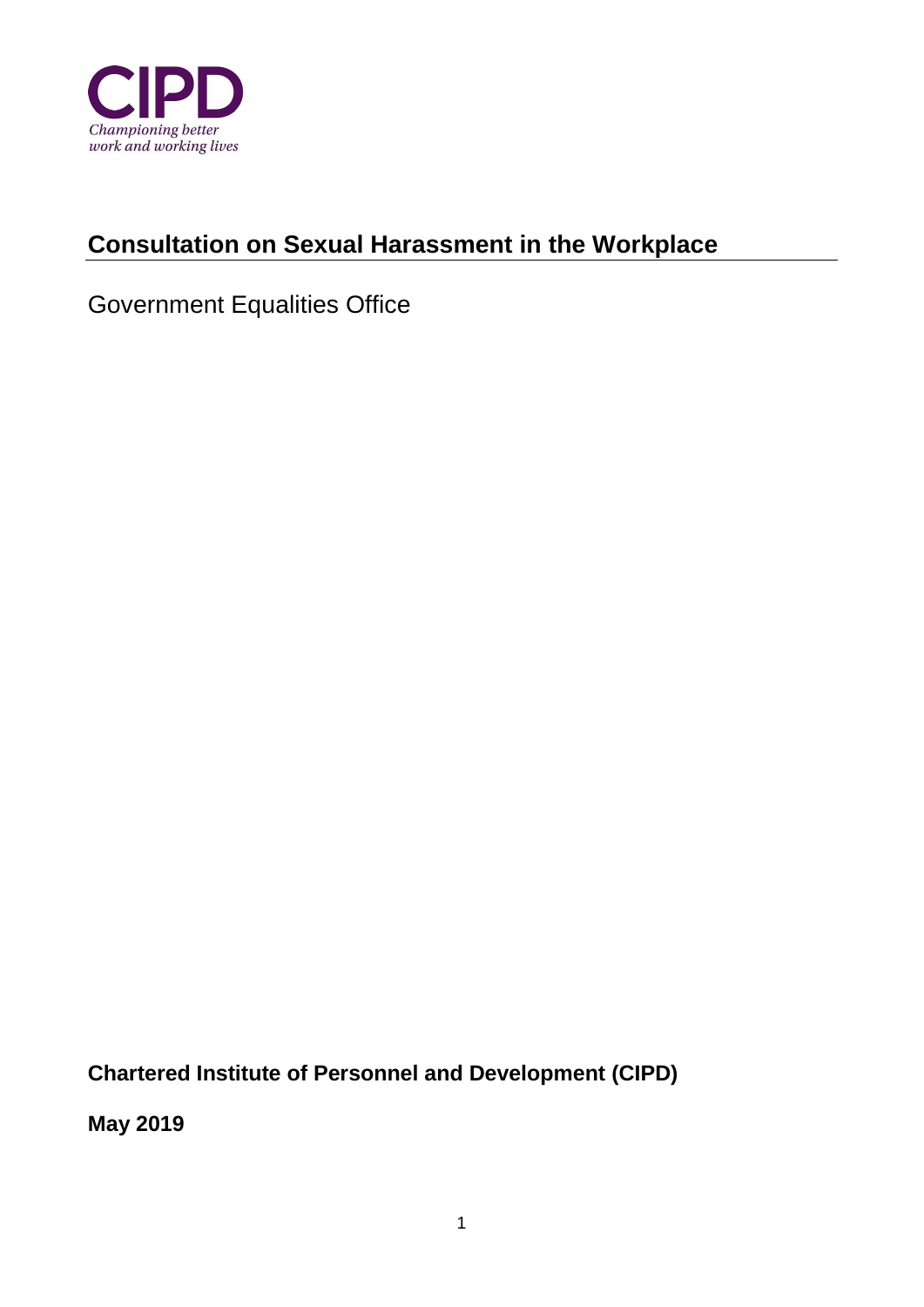

#### **CIPD response**

### **Background**

The CIPD is the professional body for HR and people development. The not-for-profit organisation champions better work and working lives and has been setting the benchmark for excellence in people and organisation development for more than 100 years. It has almost 155,000 members across the world, provides thought leadership through independent research on the world of work, and offers professional training and accreditation for those working in HR and learning and development.

Our membership base is wide, with 60% of our members working in private sector services and manufacturing, 33% working in the public sector and 7% in the not-for-profit sector. In addition, 76% of the FTSE 100 companies have CIPD members at director level.

Public policy at the CIPD draws on our extensive research and thought leadership, practical advice and guidance, along with the experience and expertise of our diverse membership, to inform and shape debate, government policy and legislation for the benefit of employees and employers, to improve best practice in the workplace, to promote high standards of work and to represent the interests of our members at the highest level

CIPD has a number of resources available for members relating to harassment and discrimination at work, ranging from factsheets to guides and toolkits, including:

- 24/7 access to unlimited free calls to the Employment Law Helpline for advice on UK and Irish employment law,
- Access to the CIPD sexual harassment guide, harassment and bullying factsheet,
- CIPD Community discussion forums,
- Discounted access to HR Inform, a practical online tool designed to embed good HR practice and to help organisations stay legally compliant.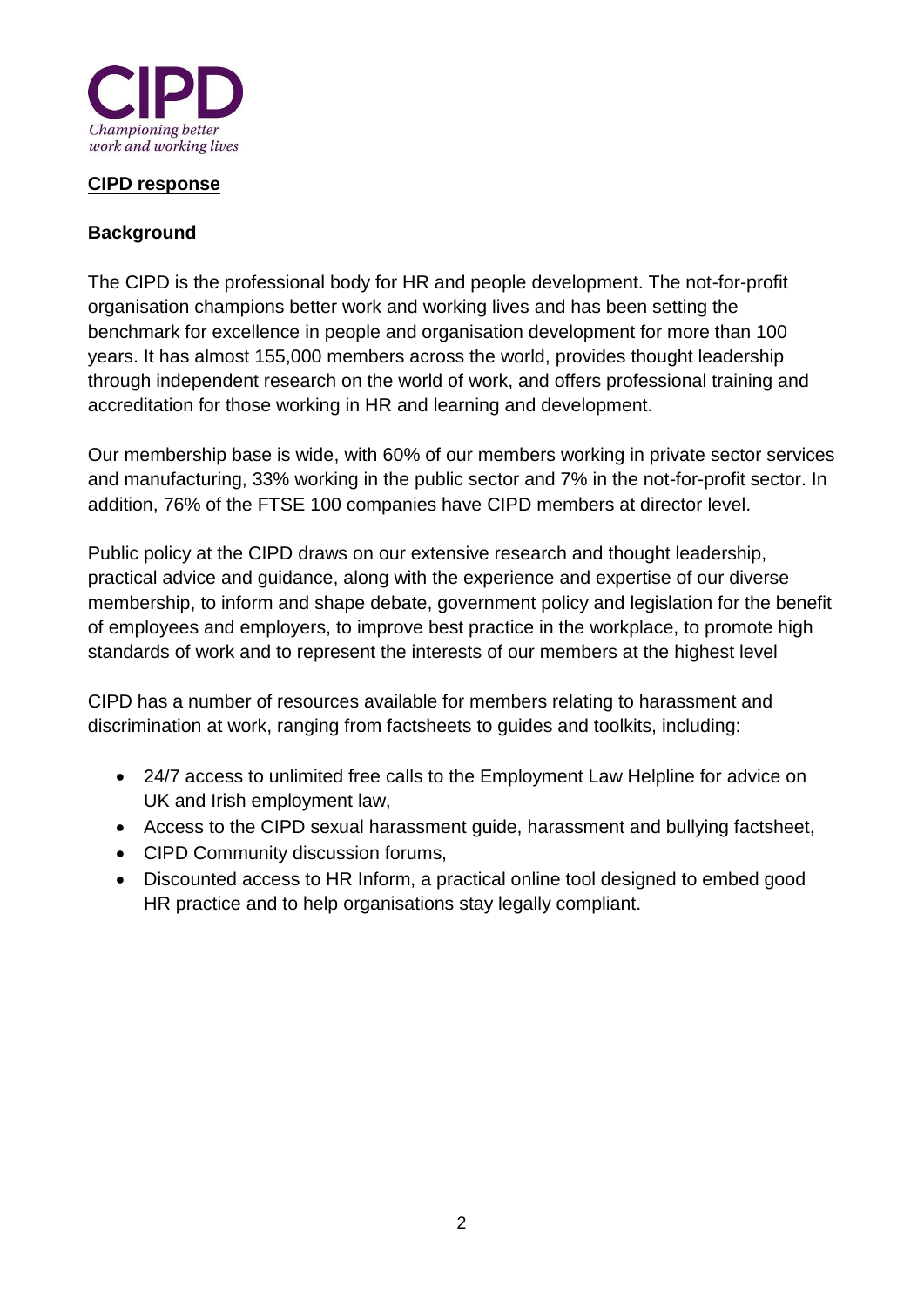

## **Q1. If a preventative duty were introduced, do you agree with our proposed approach?**

Yes/No/Don't know

Please explain your answer, drawing on any evidence you have.

There is already a legal duty on employers to protect employees from harassment, including sexual harassment. Although we've had legislation in this area for 40 years, progress isn't fast enough. Clearly the current law is not working effectively enough across all workplaces and we welcome the attention this consultation brings to improving the protection individuals receive from harassment at work. However, we are not convinced based on the current evidence available that a new mandatory duty on employers to prevent harassment would have the desired impact and there's a risk of using legislation as a blunt tool. It's likely that new legislation could face the same barriers as current law, for example employers not being clear enough on their obligations and how to implement the right steps to prevent sexual and other types of harassment. This doesn't mean that the existing legislation can't be improved: much more can be done to improve awareness and compliance by employers and create inclusive and respectful work environments to bridge the gap regarding the law and its effective implementation in the workplace.

## Q2. **Would a new duty to prevent harassment prompt employers to prioritise prevention?**

Yes/No/Don't know Please explain your answer, drawing on any evidence you have.

We fully support the principle that employers should take their preventative responsibilities more seriously in relation to protecting employees from harassment at work. However, we don't believe that a new statutory duty on employers to prevent harassment at the present time would necessarily prompt employers to prioritise prevention. Employers are already responsible for protecting employees from harassment at work including from actions by other employees, and as the consultation paper points out, the new duty would not require employers to take any practical steps they are not already expected to take. Before introducing a new law, we therefore believe there is scope within the current legal framework to improve employer compliance with their existing duties, including through some of the other proposals set out in this consultation such as better enforcement and stronger guidance and education for employers.

Given the evidence considered by the [Women and Equalities Committee](https://publications.parliament.uk/pa/cm201719/cmselect/cmwomeq/725/72502.htm) during its Inquiry into sexual harassment and its continued prevalence, it's clear that [many] employers lack the required awareness and understanding of their obligations under current law including unintentional harassment. As the [Government's response](https://publications.parliament.uk/pa/cm201719/cmselect/cmwomeq/1801/1801.pdf) points out, [many] employers do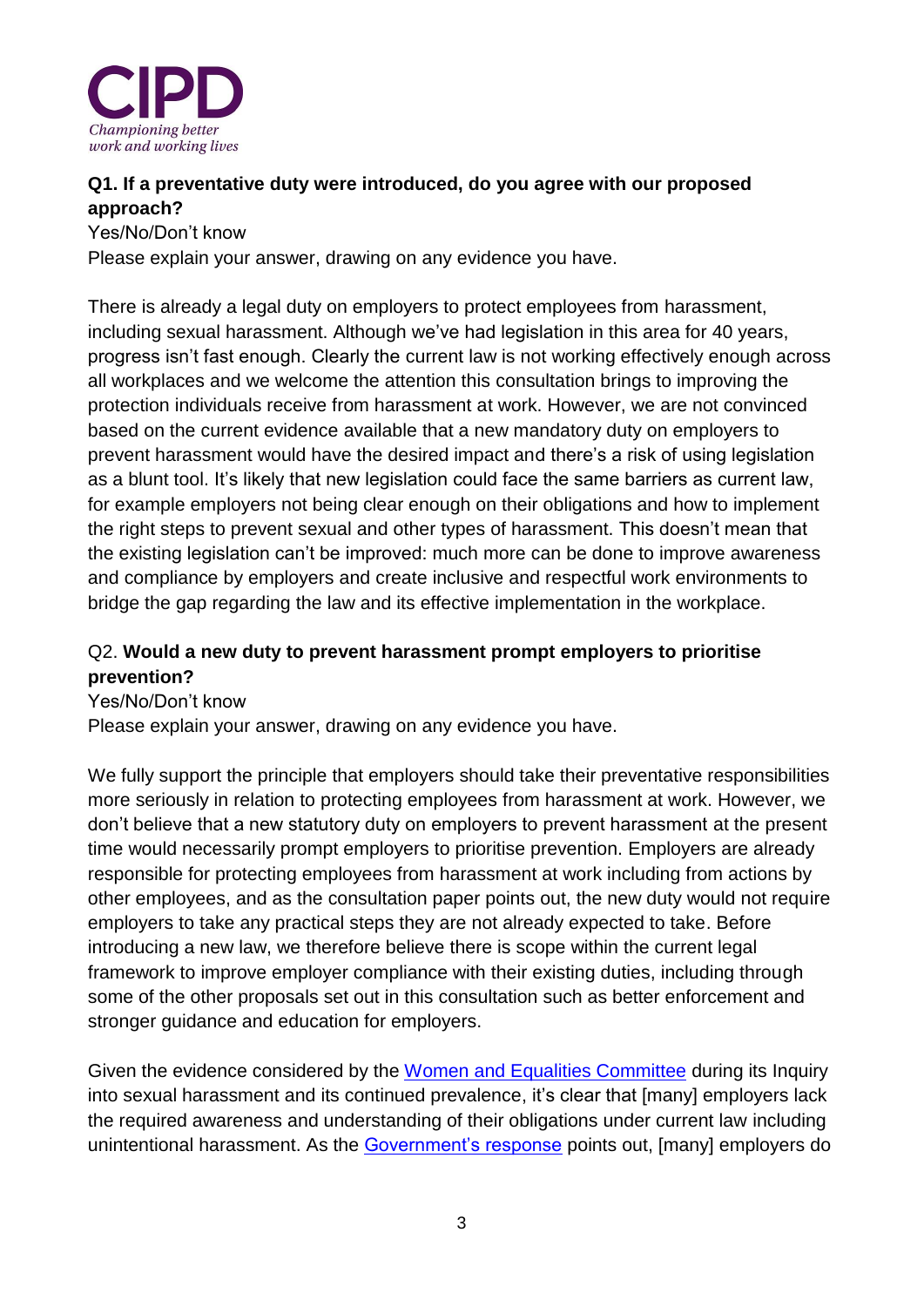

not know what 'all reasonable steps' to prevent harassment are. We therefore very much welcome the proposed new statutory Code of Practice, including the EHRC's plans to provide further clarity on what constitutes 'reasonable steps'. We believe the new Code could significantly help to narrow the gap between legislation and practice, making clear to employers what constitutes harassment and help focus their minds on the problem. In addition, it could potentially afford the alleged victims of harassment another level of protection if it was taken into account in the event of tribunal proceedings. A key challenge is how to effectively communicate the Code to employers of all sizes, especially those who are in most need of clear guidance and advice and harder to reach.

The core issue is how do we significantly raise employers' awareness and understanding of a) their responsibilities and b) the steps they should be taking in their organisation to achieve the necessary cultural shift to build working environments with zero-tolerance for harassment and any form of inappropriate behaviour? At this stage we are not convinced that a new law is necessarily the silver bullet to achieve these aims, and we concur with the Government's thinking in its response to the Women and Equalities Committee that the statutory Code of Practice could significantly improve employers' ability to engage with their existing responsibilities. We agree that its introduction could hopefully have 'the same impact as the proposed mandatory duty in placing more of an onus on employer, rather than individual action' – as we fully agree with the principle of better rebalancing enforcement responsibility so that it doesn't disproportionately rest on individuals.

If enforcement activity in other employment rights areas is anything to go by, simply introducing a new prevention duty on employers would not necessarily achieve the 'ultimate aim' of removing the need for an individual to pursue their own remedy via a tribunal.

A key consideration is how much weight is put behind the Code of Practice, including the resources invested in promoting and explaining its content and status, so it has impact in changing employer practice and employee behaviour on the ground and delivering the 'real world results' to which the Government aspires.

## **Q3. Do you agree that dual-enforcement by the EHRC and individuals would be appropriate?**

#### Yes/No/Don't know

If 'no', please explain your answer, drawing on any evidence you have.

As we do not think there is a compelling case to introduce a new mandatory duty solution to bring about an effective change in employer behaviour at this time, we address this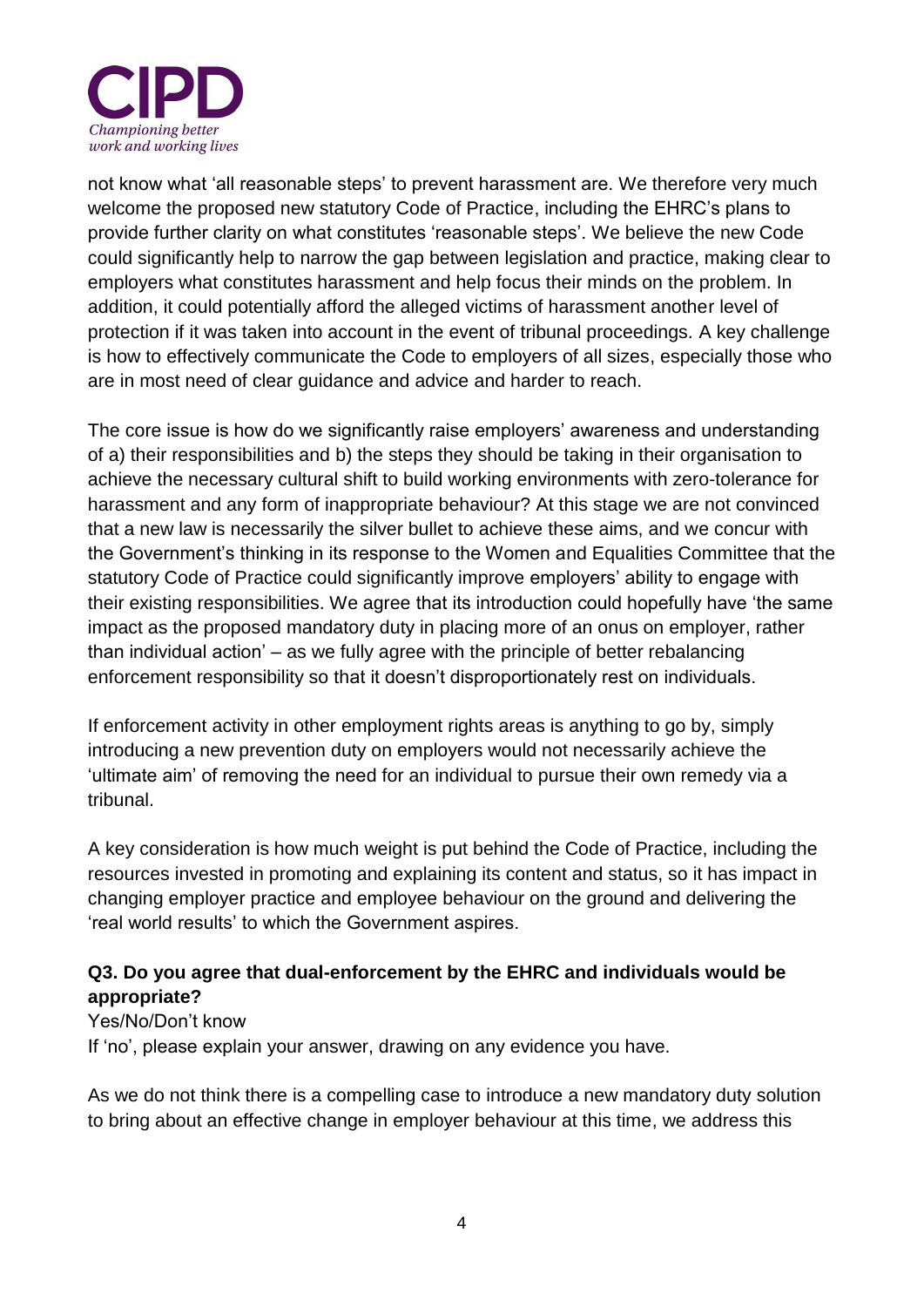

question in terms of the wider issue of whether or not the current dual-enforcement approach by the EHRC and individuals is working effectively.

We believe there is scope to improve the balance of responsibility for the enforcement of equality rights (including harassment) between individuals and the state. We are concerned that responsibility for enforcement is too heavily weighted on individuals and echo the difficulties faced by individuals in enforcing their rights highlighted by [the Women](https://publications.parliament.uk/pa/cm201719/cmselect/cmwomeq/1470/147002.htm)  [and Equalities Committee Inquiry](https://publications.parliament.uk/pa/cm201719/cmselect/cmwomeq/1470/147002.htm) on enforcing the Equality Act, including poor knowledge of their rights. Individuals' access to justice in cases of discrimination is also hampered by their inability to obtain legal aid for employment tribunal cases. We therefore support the EHRC's recommendations to Government in its [response to this consultation,](https://www.equalityhumanrights.com/en/legal-responses/consultation-responses) that Government should produce guidance on Exceptional Case Funding as it's not working as it should for discrimination cases and also fulfil its commitment to reviewing the legal aid financial eligibility requirements.

The CIPD has consistently called for a high-profile, Government-led 'Know your Rights' campaign, through trusted organisations like Acas, to ensure that employees have access to information, advice and guidance (IAG) to help them assert their rights and seek redress if necessary. We believe there is a significant gap in this area. The EHRC also has a key role to play to ensure that employers and employees have access to high-quality IAG that is effectively targeted and disseminated.

We therefore welcome the [Government's response](https://publications.parliament.uk/pa/cm201719/cmselect/cmwomeq/1801/1801.pdf) to the Women and Equalities [Committee](https://publications.parliament.uk/pa/cm201719/cmselect/cmwomeq/725/72502.htm) Inquiry into sexual harassment that it will work with Acas, the EHRC and employers to raise awareness of appropriate workplace behaviours and individual rights. Obviously, consultation around the planned new Code of Practice, and its eventual publication, provides opportunities in this regard but we need an ongoing, large-scale communications campaign as a matter of priority. We note the Government's intention to 'scope and consider options for public information and campaign activity in this area' and would very much welcome the opportunity to discuss these with Government and play our part to promote awareness and education to help prevent harassment and discrimination at work. With a community of nearly 155,000 people management professionals working across all sectors with significant reach in workplaces, we can use our networks and influence to amplify the Government's campaign work.

In summary, we believe that rather than imposing a new statutory prevention duty on employers, more support could be provided to individuals to help them understand and enforce their rights, as well as a stronger enforcement focus by the EHRC in this area. The consultation paper points out that the EHRC's enforcement role is intended to be 'strategic' – its enforcement powers are wide-ranging but many witnesses to the WEC Inquiry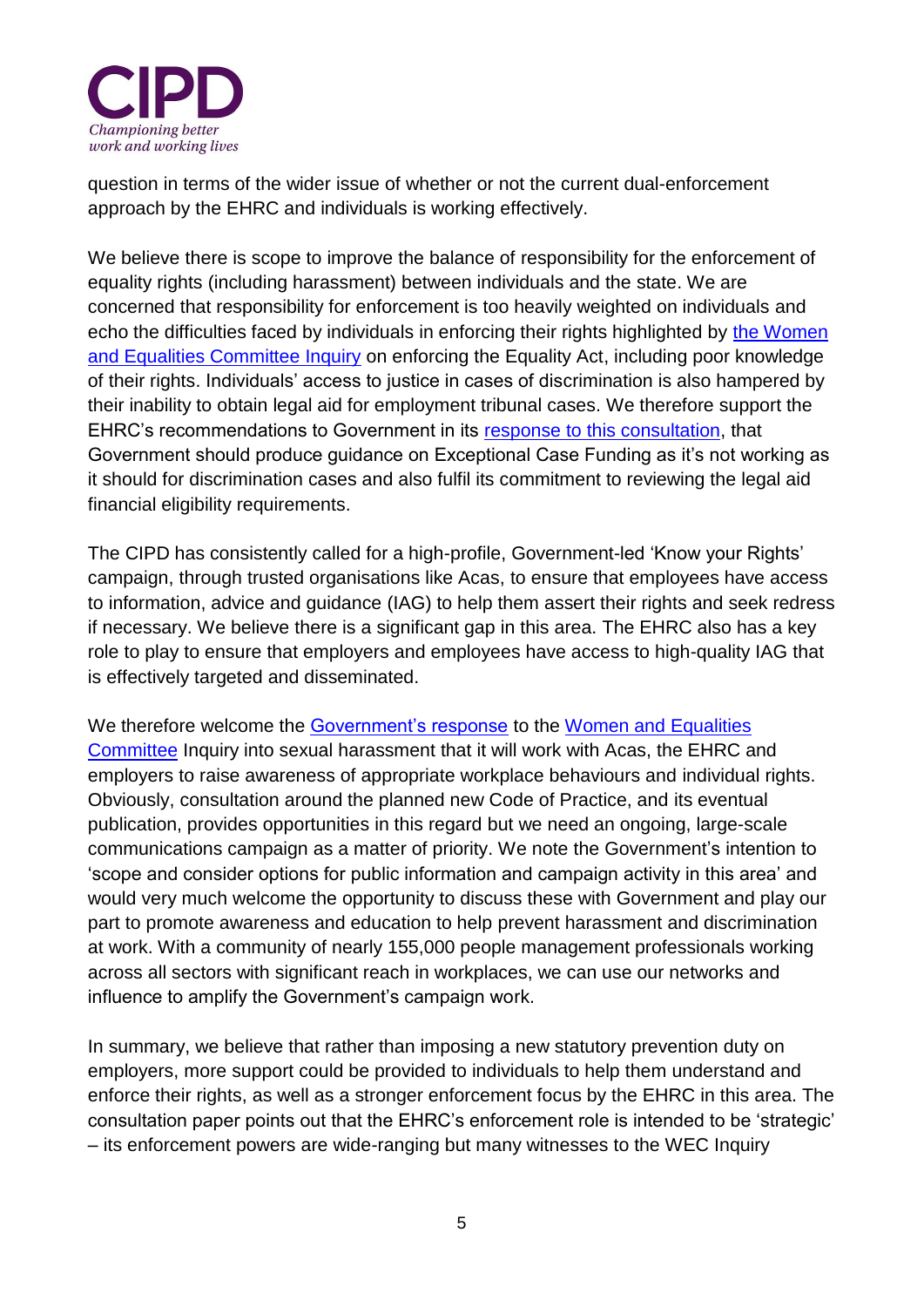

advocated a more proactive approach to enforcement action. Data in the report show a decrease in enforcement activity over the past 10 years which has increased the burden of enforcement borne by individuals. Bolder and more targeted use of the EHRC's unique enforcement powers, as highlighted by the Inquiry, could help to rebalance the enforcement burden away from over-reliance on individuals. The culture around enforcement also needs to change so that there is greater awareness by employers of the consequences of not complying with their statutory equality obligations.

## **Q4. If individuals can bring a claim on the basis of breach of the duty, should the compensatory model mirror the existing TUPE provisions and allow for up to 13 weeks' gross pay in compensation?**

Yes/No/Don't know. If 'no', can you suggest any alternative models?

*Not answered as our response says that we don't think a new mandatory duty is the right approach at the current time*

**Q5. Are there any alternative or supporting requirements that would be effective in incentivising employers to put measures in place to prevent sexual harassment?** Please provide evidence to support your view.

#### *Proposed new Code of Practice on sexual harassment and harassment at work*

**A Code of Practice** would be useful to set out what is expected of employers and the action they need to take to prevent harassment, and we look forward to providing input to the EHRC's forthcoming consultation on the new Code. We want employers to create long-term, sustainable cultural and behavioural change, and a new statutory code could help to achieve this in workplaces.

The Code needs to set out what would be considered 'reasonable steps' at a tribunal. However, Government still needs to consider:

- How would a Code of Practice be effectively communicated to employers in a way they will read it and take action? We believe a substantial amount of resources needs to be allocated to the awareness-raising and education of employers about how to embed a zero-tolerance approach to sexual harassment (and all types of harassment) and foster the appropriate culture and behaviours.
- Utilising the reach and influence of professional bodies, trade associations and trade unions could be beneficial. Professional bodies like the CIPD can help to raise awareness of what is expected by employers and changes to legislation. The CIPD will very soon publish its own comprehensive good practice guide for members and organisations on how to prevent and deal with sexual harassment at work.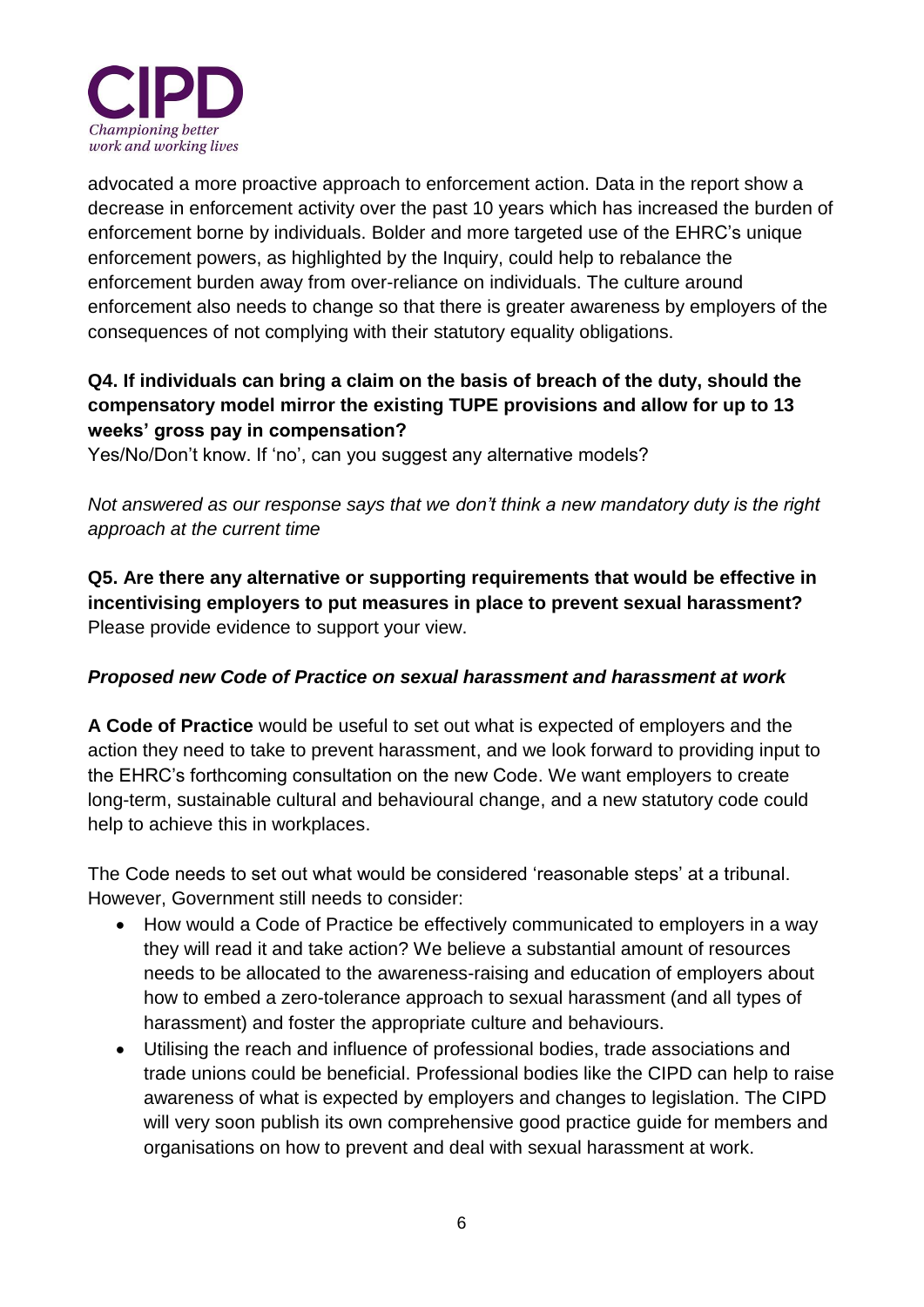

- It could be helpful for Government/the EHRC to also communicate the possible consequences of inaction and how the organisation would be viewed at tribunal if they had not taken reasonable steps and/or observed the Code of Practice.
- Would a code cover organisations of all sizes? We believe this is vital.
- In addition to the Code, Government/the EHRC should provide **practical resources for employers** about how to prevent sexual harassment/harassment – this should include concrete examples of what constitutes harassment and what doesn't. It should also make clear that it's not just women who experience sexual harassment and it's not age-dependent. The examples need to be inclusive; for example, that sexual harassment experienced by a trans person may be different from that experienced by someone who is bi or a lesbian. For **employees**, the Code also needs to communicate how to report incidents or complaints, and what they should do to seek redress.

## *Transparency, data and reporting*

Greater transparency and stronger corporate governance have an important role to play in how organisations can successfully tackle sexual harassment at work and promote gender-inclusive working environments. Inspiration can be taken from the work we are seeing in this regard to closing the gender pay gap. We therefore welcome the intention to gather regular data from employers on the prevalence and nature of sexual harassment in workplaces set out in the [Government's response](https://publications.parliament.uk/pa/cm201719/cmselect/cmwomeq/1801/1801.pdf) to the [Women and Equalities Committee](https://publications.parliament.uk/pa/cm201719/cmselect/cmwomeq/725/72502.htm) Inquiry, but believe this should cover all types of harassment at work. We agree that tribunal data will reveal only a very small part of the overall picture, and so if employers are required to formally report on the prevalence and nature of (sexual) harassment complaints, it's important to balance the regulatory demand put on employers with providing advice and guidance to help them understand issues in their particular organisation to improve policy and practice.

Careful thought needs to be given to ensure measures that employers report on act as a driver for change: this can't be a tick box exercise. Some learning could be garnered from gender pay gap reporting experiences and the importance of narrative reporting. The key aims behind any form of data collected in this respect should be to encourage good practice and to enable government to focus attention where it's needed, working with stakeholders with influence in the employment context to facilitate that change.

We would also support employers being encouraged to publish their sexual harassment policy on their website. As a first step, employers need to have a policy on sexual harassment, or a wider bullying and harassment policy that covers sexual harassment. All employees need to know it exists and how to access it. Publishing the policy on their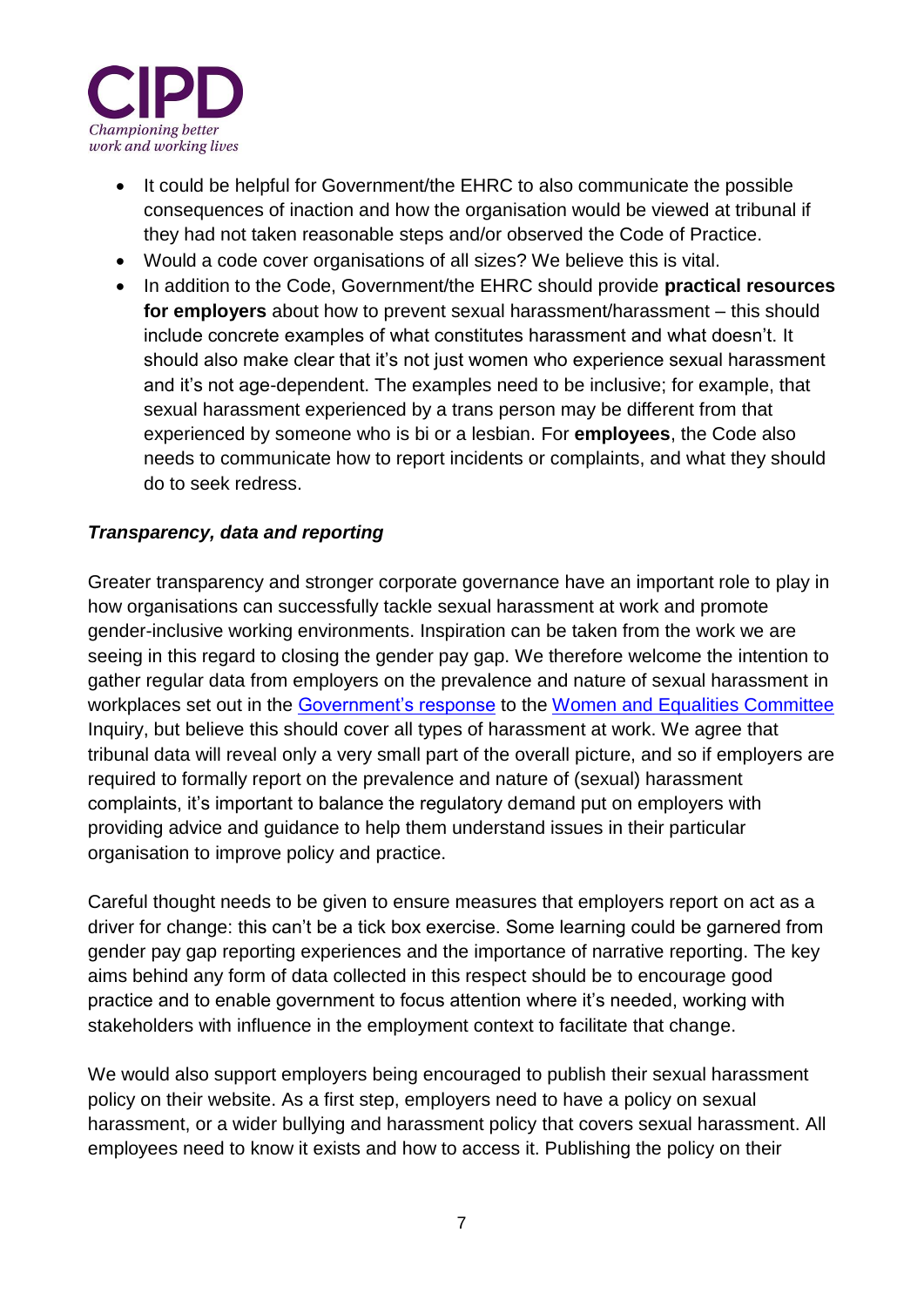

external website can send a clear signal to all stakeholders, including future employees, about the standard of behaviour expected in the organisation and what won't be tolerated. This is another area where guidance and example policies could be beneficial, especially for those employers without a HR professional.

Government can also play a stronger role in nudging and supporting employers to improve their people management capability and inclusive working practices at a national, sector and local level. At a national level, government can work with key stakeholders to ensure that the UK's corporate governance framework provides greater incentive for businesses to report on the diversity of their workforce, understand current workforce capability and consider how to develop the HR and people management practices organisations require to deliver progress. At a sector level, government can help initiate action by ensuring that sector deals are dependent on sectors setting out clearly how they propose to improve the quality of people management, including the practices that support greater levels of both diversity and inclusion.

#### *Small and medium-sized enterprises*

The Government must be mindful of small- and micro-businesses that don't have the sophisticated HR capabilities that large businesses will, and work out how to engage with them on this agenda. We know that small businesses are a hard to reach demographic, but they are critical given that around two thirds of private sector employees work in SMEs.

Recent CIPD work with SMEs has shown that these businesses typically lack even basic people management guidance and support which is a prerequisite to tackle issues like sexual harassment and discrimination. Funded by JP Morgan, we ran pilots of an SME support programme called People Skills in 2012 in Hackney, Stoke-on-Trent, and Glasgow, providing up to 2 days of free, locally-delivered, basic, transactional HR support to small businesses.

The evaluation shows that small businesses lack basic HR knowledge and people management skills and that even basic 'transactional' HR support improves employeemanager relationships and productivity. Our evaluation evidence highlighted the positive role that face-to-face advice, facilitated by strong local institutions, can play in helping to build the people management 'basics' that small businesses need for sustainable growth. As a result, we recommend that the Government invest £13 million a year to the 38 LEPs in England to roll out the scheme.

#### *Government, regulators and other stakeholders working in partnership*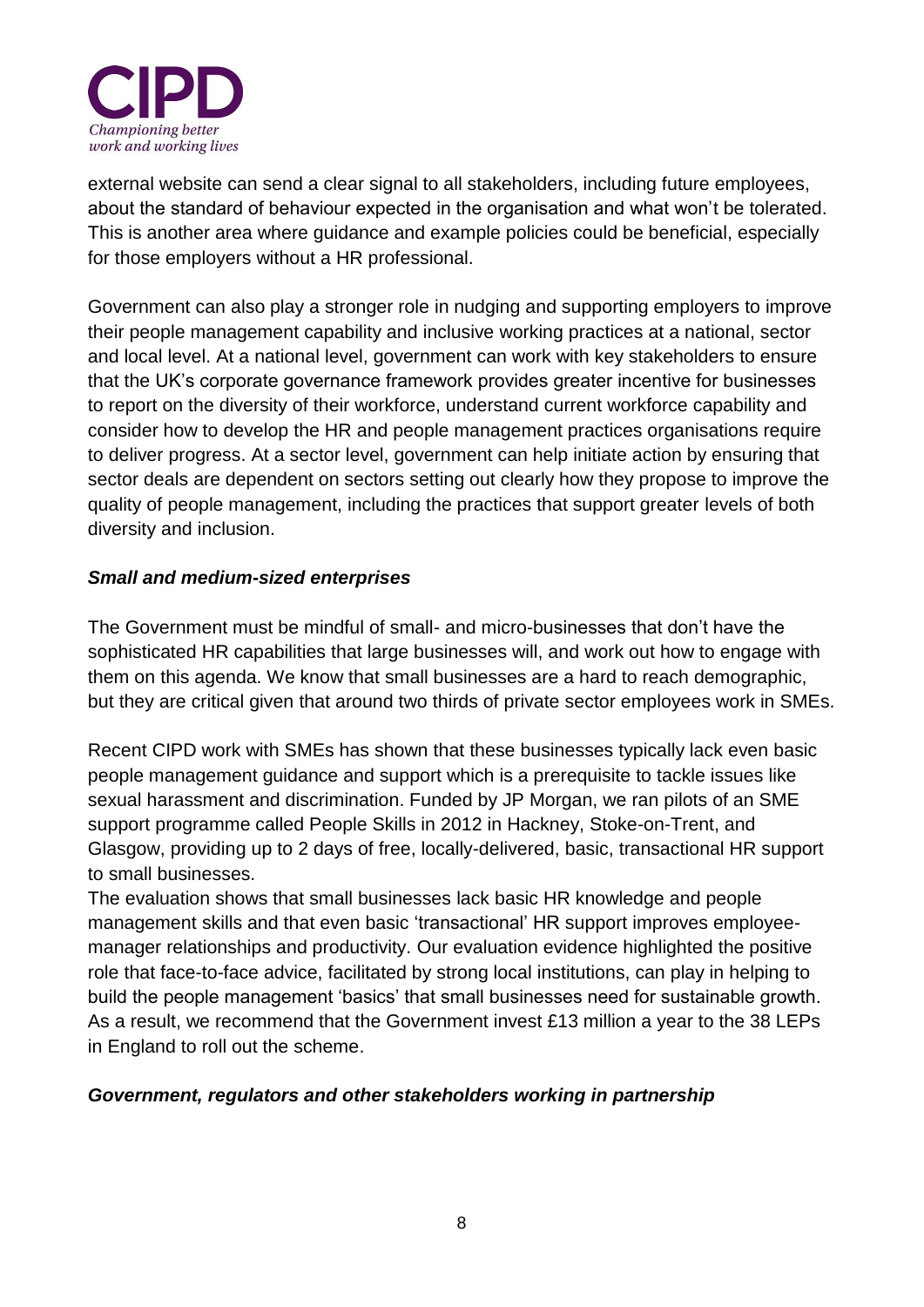

To ensure that sexual harassment is a high priority issue for employers, Government should narrow the gap between legislation and workplace practice by partnering with organisations like the CIPD, Acas and EHRC to make advice and guidance consistent and accessible, also ensuring that sufficient resources are available to boost good practice in the workplace.

Further, we fully agree with the [Women and Equalities Committee](https://publications.parliament.uk/pa/cm201719/cmselect/cmwomeq/725/72502.htm) during its Inquiry into sexual harassment, that sexual harassment (and other forms of harassment) are worthy of the HSE's attention. Given the potential impact of harassment and discrimination on people's psychological well-being and the HSE's responsibility for ensuring that employers provide healthy and safe working environments, there is a clear overlap with the HSE's enforcement activity. EHRC may be the lead regular in this area but it can only improve awareness and strengthen compliance if other regulators also play their role as part of a holistic approach. We therefore welcome the steps set out in [Government's response](https://publications.parliament.uk/pa/cm201719/cmselect/cmwomeq/1801/1801.pdf) to engage directly with regulators to ensure they are taking appropriate action to address sexual harassment in their areas. We fully concur that the HSE is able to contribute to the measures to move forward on this issue, and welcome the more formal liaison arrangements that will be set up between the two regulators, and look forward to hearing about progress on this front.

We address the EHRC's enforcement role in our response to Question 3, above.

#### *Statutory discrimination questionnaire*

We note that the Government (in its response to the Women and Equalities Committee Inquiry) does not think the reintroduction of a statutory discrimination questionnaire would be appropriate in 'present day conditions' but don't wholly agree. We acknowledge that the previous provision had room for improvement, however, and that there was a firm case for exploring whether or not a less bureaucratic process could be introduced as well as stronger guidance to encourage employees and trade unions to use the process appropriately.

Before the statutory discrimination questionnaire procedure was repealed in 2014, if an employer failed to respond to a questionnaire within the prescribed time limit, or gave evasive or equivocal answers, an employment tribunal could draw an adverse inference that discrimination had taken place. It did carry some weight, therefore, and was a potentially powerful statutory tool for someone who thought they had experienced harassment. We know it is still likely that a tribunal would expect employers to respond to reasonable requests for information and any failure to do so could potentially influence the tribunal's decision on which evidence to prefer. As the Government's response points out,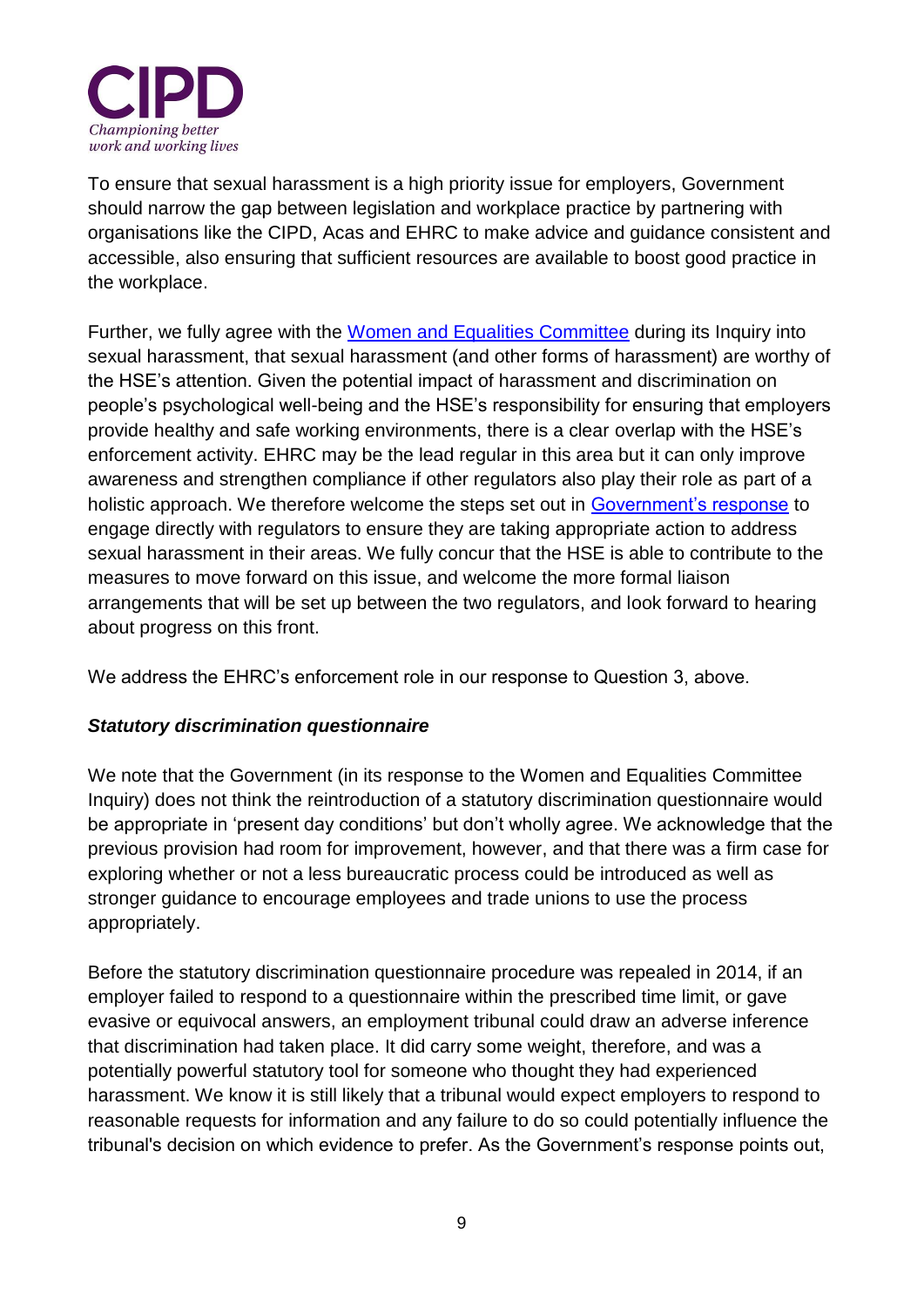

Acas produced non-statutory guidance on [Asking and responding to questions of](http://www.acas.org.uk/media/pdf/m/p/Asking-and-responding-to-questions-of-discrimination-in-the-workplace.pdf)  [discrimination in the workplace,](http://www.acas.org.uk/media/pdf/m/p/Asking-and-responding-to-questions-of-discrimination-in-the-workplace.pdf) following the repeal of the statutory procedure. However, given the serious imbalance in the enforcement regime for harassment and discrimination, with responsibility resting heavily on individuals, we believe there could have been merit in considering the reintroduction of an improved version of the statutory discrimination questionnaire. A carefully drafted questionnaire could ask revealing questions of an employer, eg - statistics about the employer's ratio of male to female employees generally and at board level, the racial make-up of its work force and whether complaints of discrimination or harassment have been made either against it or members of the senior management team in the past. From an employee's perspective, the questionnaire helped to address the imbalance that is inherent in most discrimination and equal pay cases where the employer is likely to hold all or most of the information that would tend to support or disprove an allegation of discrimination. It could definitely help to focus an employer's mind if they were served with one and their internal equality processes weren't effective.

## *Employment Tribunals' wider power to make recommendations on employer practices*

We note the decision not to take forward this recommendation at the present time. However, we believe there is merit in giving employment tribunals the power (under section 124 of the Equality Act) to make recommendations in relation to employers' practices affecting the wider workforce. Ultimately we want to see sustainable change in workplace practice at an organisational level and restoration of this power could help. We agree that this provision was not widely used previously, but the proposed new Code of Practice could strengthen this provision if it was reintroduced as part of an holistic package of steps to help prevent harassment and discrimination at work. If organisations aren't prioritising prevention by using the Code at the outset, then Tribunals are another opportunity to raise awareness and education of what they should be doing.

## **Q6**. **Do you agree that employer liability for third party harassment should be triggered without the need for an incident?**

**Yes**/No/Don't know

Please explain your answer, drawing on any evidence you have.

We believe there is a strong case for reforming the law to make more explicit employer liability for harassment by a third party, particularly in the light of the Nailard ruling. It would be helpful if the Government included clear guidance on employers' responsibilities under any new provision in this area, for example as part of the planned new Code of Practice.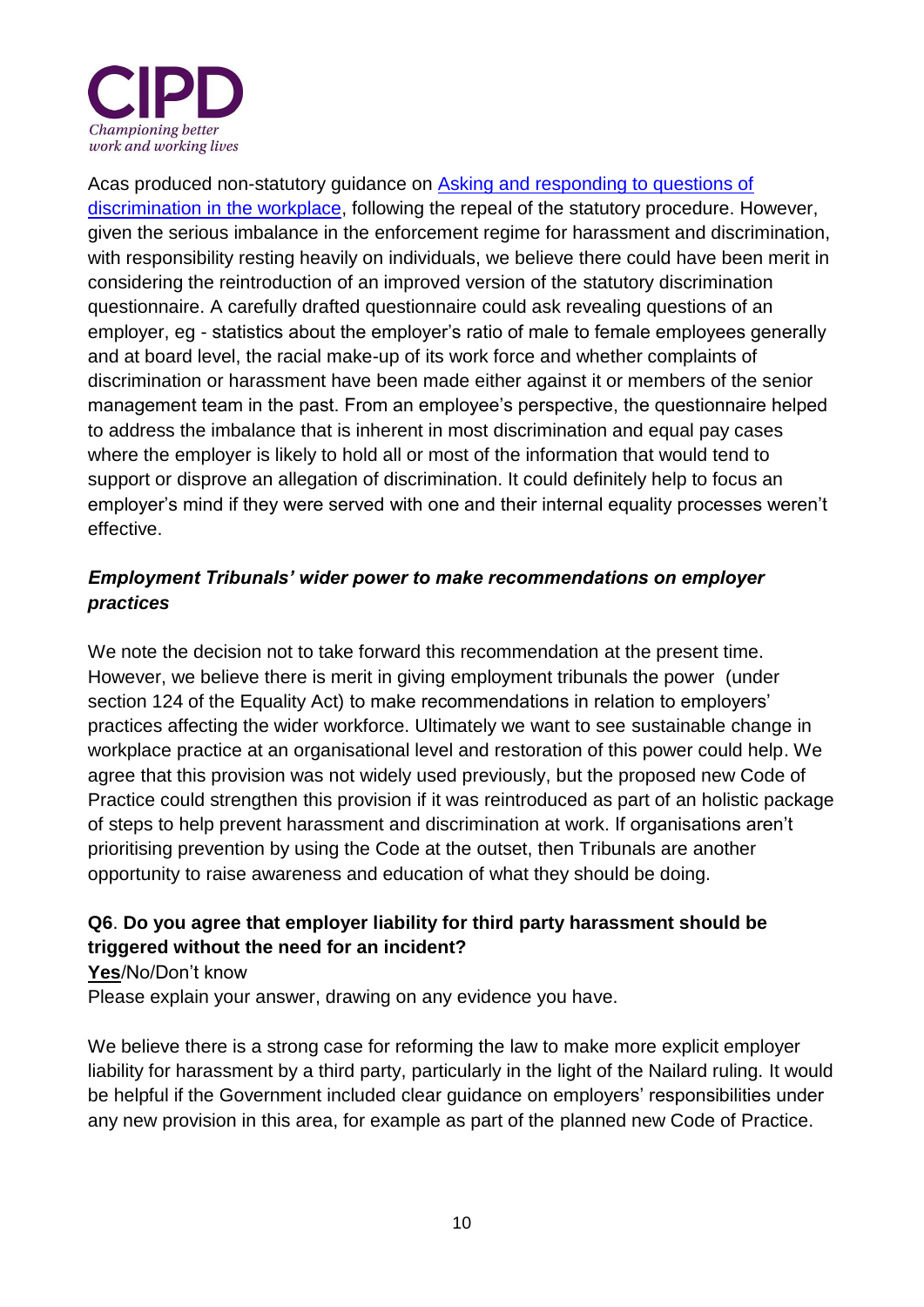

We agree that the previous 'three strikes' formula that previously applied under section 40 of the Equality Act was flawed and was a core reason as to why the previous third party protection was not effective. On balance we think that it should be sufficient that a single incident of harassment has previously occurred for employer liability to apply for third party harassment.

We agree it is challenging to determine whether or not an employer should be required to 'know' or whether it should be sufficient that they 'ought to know ' about the previous incident. As the Government points out, both options could prompt certain difficulties but on balance it could be a better way forward to require that an employer should know that a previous incident had taken place. We agree that an employer 'ought to have known' requirement would introduce too much subjectivity into the equation, particularly in some circumstances. However, if the employer did know about a previous incident involving a different employee but the same third party, this should be taken into account in terms of their third party liability.

**Q7. Do you agree that the defence of having taken 'all reasonable steps' to prevent harassment should apply to cases of third party harassment? Yes**/No/Don't know Please explain your answer, drawing on any evidence you have.

Yes, we agree that the defence of having taken 'all reasonable steps' to prevent harassment should apply to cases of third party harassment so that the law in this area is consistent with the current employer defence to avoid liability for discriminatory acts if they have taken 'all reasonable steps' under the Equality Act. However, we are mindful of the evidence to the [Women and Equalities Committee](https://publications.parliament.uk/pa/cm201719/cmselect/cmwomeq/725/72502.htm) during its Inquiry into sexual harassment (para 66) that employers rarely defend claims on this ground, partly because employers feel 'they do not know what they are supposed to be able to do.' We therefore urge Government to include clear guidance in the new Code of Practice on what constitutes 'reasonable steps' and what practical steps they should be taking in relation to preventing third party harassment.

#### **Q8. Do you agree that sexual harassment should be treated the same as other unlawful behaviours under the Equality Act, when considering protections for volunteers and interns?**

**Yes**/No/Don't Know [If '**no**', please explain your answer, drawing on any evidence you have]

Yes, we agree that sexual harassment should be treated the same as other unlawful behaviours under the Equality Act, when considering protections for volunteers and interns.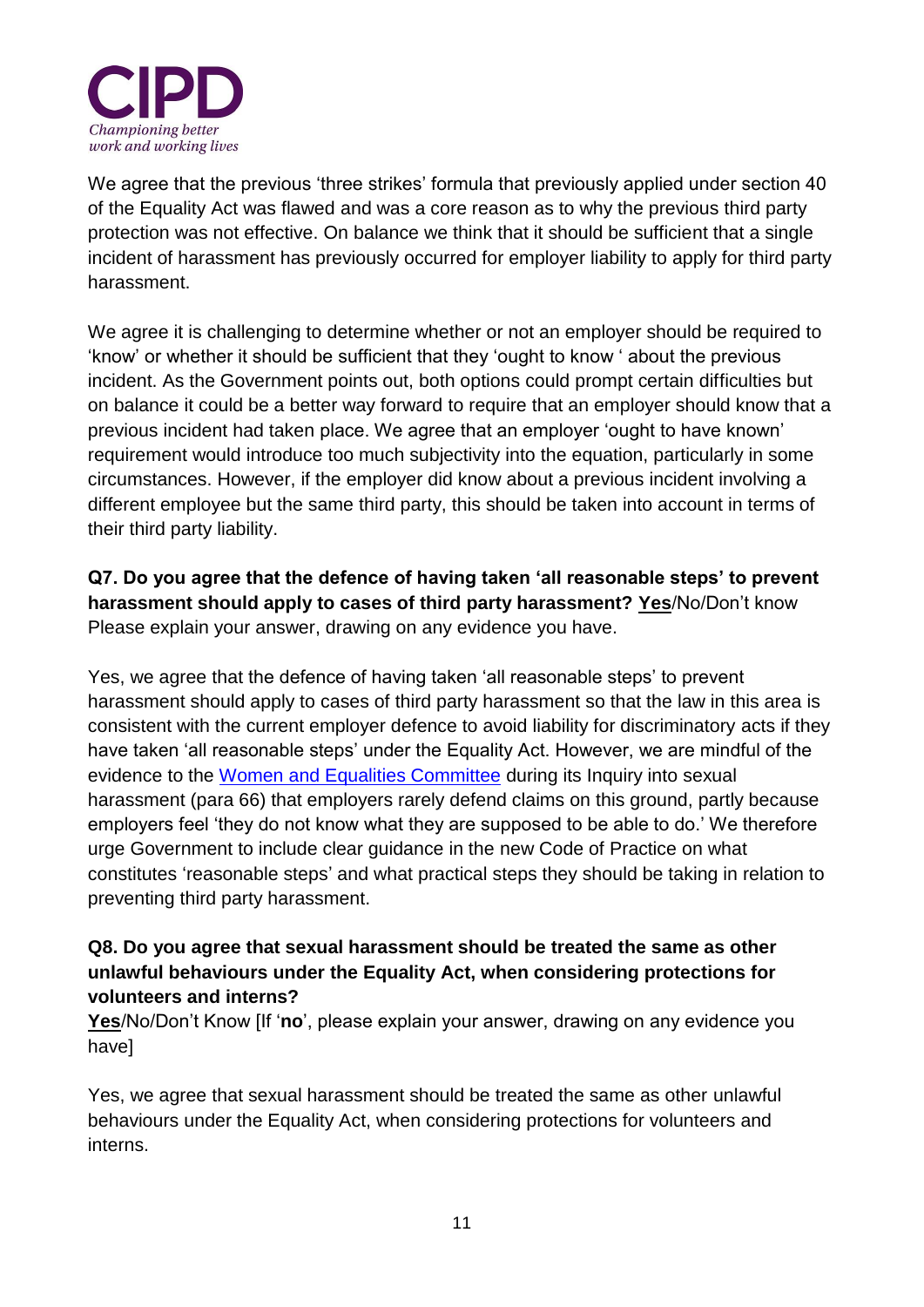

## **Q9. Do you know of any interns that do not meet the statutory criteria for workplace protections of the Equality Act?**

Yes/No/**Don't know** [If '**yes**', how could this group be clearly captured in law?]

## **Q10. Would you foresee any negative consequences to expanding the Equality Act's workplace protections to cover all volunteers, e.g. for charity employers, volunteerled organisations, or businesses?**

Yes/No/Don't Know. Please explain your answer, drawing on any evidence you have. **Possibly**

The main potential negative impact relates to the need to avoid any approach that might serve to discourage volunteering and so adversely affect the voluntary sector, the socalled 'chilling effect' outlined in the consultation. The CIPD is firmly committed to the value that volunteering brings to individuals, employers and wider society and we agree that unnecessary red tape on charities and other organisations should be avoided. Therefore, it would be helpful if research was undertaken to help assess the impact of the extension of the Equality Act's protections on volunteering.

We believe this can be addressed to a large extent by expanding the Equality Act protections to some, but not all, volunteers [as outlined in Q11.] If an individual regularly gives of their time freely to support a charitable cause under a formal arrangement they should receive the same level of protection from harassment, discrimination and victimisation as a paid employee of the organisation. This should not place an additional burden on even volunteer-led organisations if they already have in place an inclusive culture that aims to prevent harassment and inappropriate behaviour for its paid employees, even if the paid workforce is small. Providing a safe and harassment-free working environment should go hand in hand with the values of charities that aim to serve their communities, and so it should not be too much to ask of them. Indeed, it should help organisations to attract and retain volunteers.

## **Q11. If the Equality Act's workplace protections are expanded to cover volunteers, should all volunteers be included?**

Yes/**No**/Don't know If 'no', which groups should be excluded and why?

We recognise the practical difficulties in implementing blanket provisions to cover all volunteers and striking the right balance between maintaining the informality of the arrangement in some cases while ensuring the individual is appropriately protected from harassment. As highlighted in the consultation paper, volunteering covers a very wide range of roles ranging from a one-off event in someone's local community to those who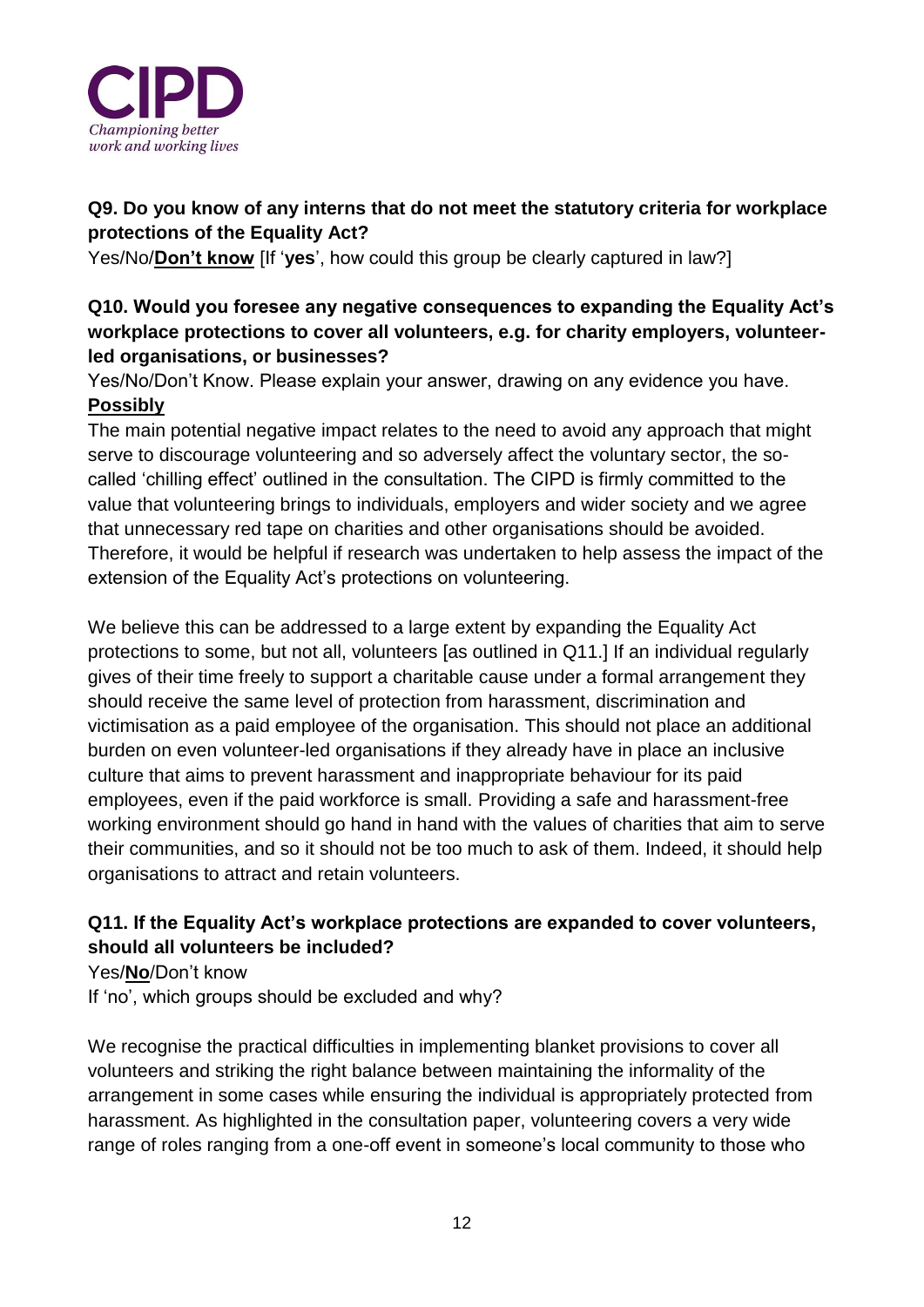

volunteer on a regular and more formal basis for a volunteer-led charity. We agree that any expansion of the protection afforded to volunteers in the Equality Act needs to recognise this distinction.

We do not advocate an approach that carves out an exemption for small employers or for volunteer-led organisations. On principle an individual working in similar volunteering roles should be afforded the same protection from harassment regardless of the size or modus operandi of the organisation. We believe a fairer approach is to base the distinction on the formality of the arrangement, and shape and size of the role rather than that of the organisation. Therefore, we agree with the consultation that there are other approaches in which an expansion of the Equality Act could be achieved without involving blanket protection, such as the distinctions that exist under the National Minimum Wage Act between 'voluntary workers' and other volunteers. For example, a 'voluntary worker' carries out duties under a contract which involves mutuality of obligation [unlike a volunteer] - this could be a useful starting point for applying statutory protection from harassment to the former, as voluntary workers will have a more formal [contractual] obligation to give their time and perform the work.

We also hope that the Government takes steps to ensure that organisations, as well as volunteers and interns, better understand the existing protections they are entitled to and how they can seek legal redress, as indicated in the [Government's response](https://publications.parliament.uk/pa/cm201719/cmselect/cmwomeq/1801/1801.pdf) to the Women and Equalities Committee Inquiry, particularly if some volunteers are not covered by any new protections that are introduced for some categories of volunteer.

## **Q12. Is a three-month time limit sufficient for bringing an Equality Act claim to an Employment Tribunal?**

#### Yes/**No**

Please explain your answer, drawing on any evidence you have.

We do not believe that a three-month time limit is sufficient for bringing an Equality Act claim to an Employment Tribunal and agree with evidence given to the [Women and](https://publications.parliament.uk/pa/cm201719/cmselect/cmwomeq/725/72502.htm)  [Equalities Committee](https://publications.parliament.uk/pa/cm201719/cmselect/cmwomeq/725/72502.htm) during its Inquiry into sexual harassment, that this time limit could have created a barrier to justice for some people seeking redress following alleged discrimination or harassment. We therefore welcome the Government's proposal to extend the time limit to six months from the date of the last alleged incident. Some types of equality claims already have a six-month time limit and so this would bring the time limits for other claims into line and promote consistency (although we are aware of the [Law](https://s3-eu-west-2.amazonaws.com/lawcom-prod-storage-11jsxou24uy7q/uploads/2018/09/6.4936_LC_Consultation_Paper_239_Employment-Law-Hearing-Structures_WEB-FINAL.pdf)  [Commission's consultation](https://s3-eu-west-2.amazonaws.com/lawcom-prod-storage-11jsxou24uy7q/uploads/2018/09/6.4936_LC_Consultation_Paper_239_Employment-Law-Hearing-Structures_WEB-FINAL.pdf) on extending the time limit for equal pay claims to the employment tribunal to achieve parity with civil court claims).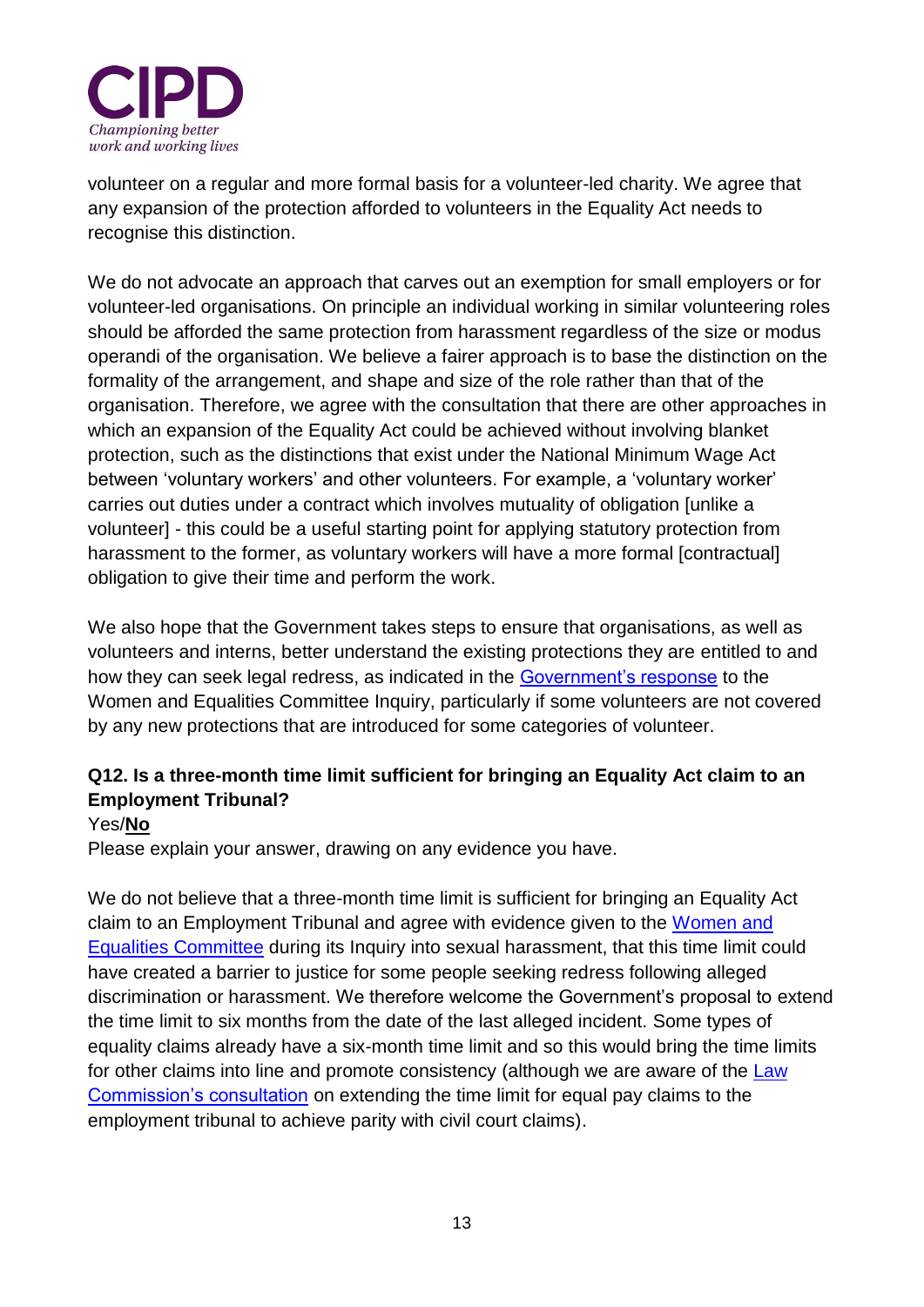

We know that Tribunal judges have discretion to grant time extensions for cases to be heard and some evidence shows extensions have been granted (for example, for pregnancy- and maternity-related claims), but this was during the fee regime when there may have been greater leniency. There is no guarantee that time extensions will consistently be granted, thereby affording every claimant the same level of access to justice. And some individuals may have been be discouraged from making a claim in the first place because of the three-month time limit.

We know that early conciliation with Acas allows the process to be paused, but agree with the rationale set out in the [Government's response](https://publications.parliament.uk/pa/cm201719/cmselect/cmwomeq/1801/1801.pdf) to the Women and Equalities Committee inquiry for not taking forward a 'pause the countdown' on tribunal time limits.

As the consultation paper acknowledges, incidents of harassment or discrimination can be particularly distressing for individuals and it can take time to gain the confidence to report the complaint internally. They may also wish to seek legal advice. Unfortunately some organisations' grievance and investigation procedures can be drawn out and take several months to conclude, by which time many individuals will be out of time to pursue their complaint via a tribunal. We therefore support the EHRC's recommendations to Government in its [response to this consultation,](https://www.equalityhumanrights.com/en/legal-responses/consultation-responses) that the limitation period for harassment claims in an employment tribunal should be amended to six months from the latest of the date of:

- the act of harassment
- the last in a series of incidents of harassment or
- the exhaustion of any internal complaints procedure.

## **Q13. Are there grounds for establishing a different time limit for particular types of claim under the Equality Act, such as sexual harassment or pregnancy and maternity discrimination?**

Yes/No Please explain your answer, drawing on any evidence you have.

We fully agree with the Government's proposed approach to not focus on reforming the time limit for sexual harassment claims only but to consider extending the three-month time limits applying to Equality Act Employment Tribunal cases as a whole, including pregnancy or maternity discrimination. This is the fairest and most consistent and inclusive approach. Having different time limits for different categories of equality-related claims could create confusion for employees and employers. Claimants alleging any type of harassment or discrimination and following an internal complaints procedure are likely to experience similar barriers and issues in relation to seeking redress.